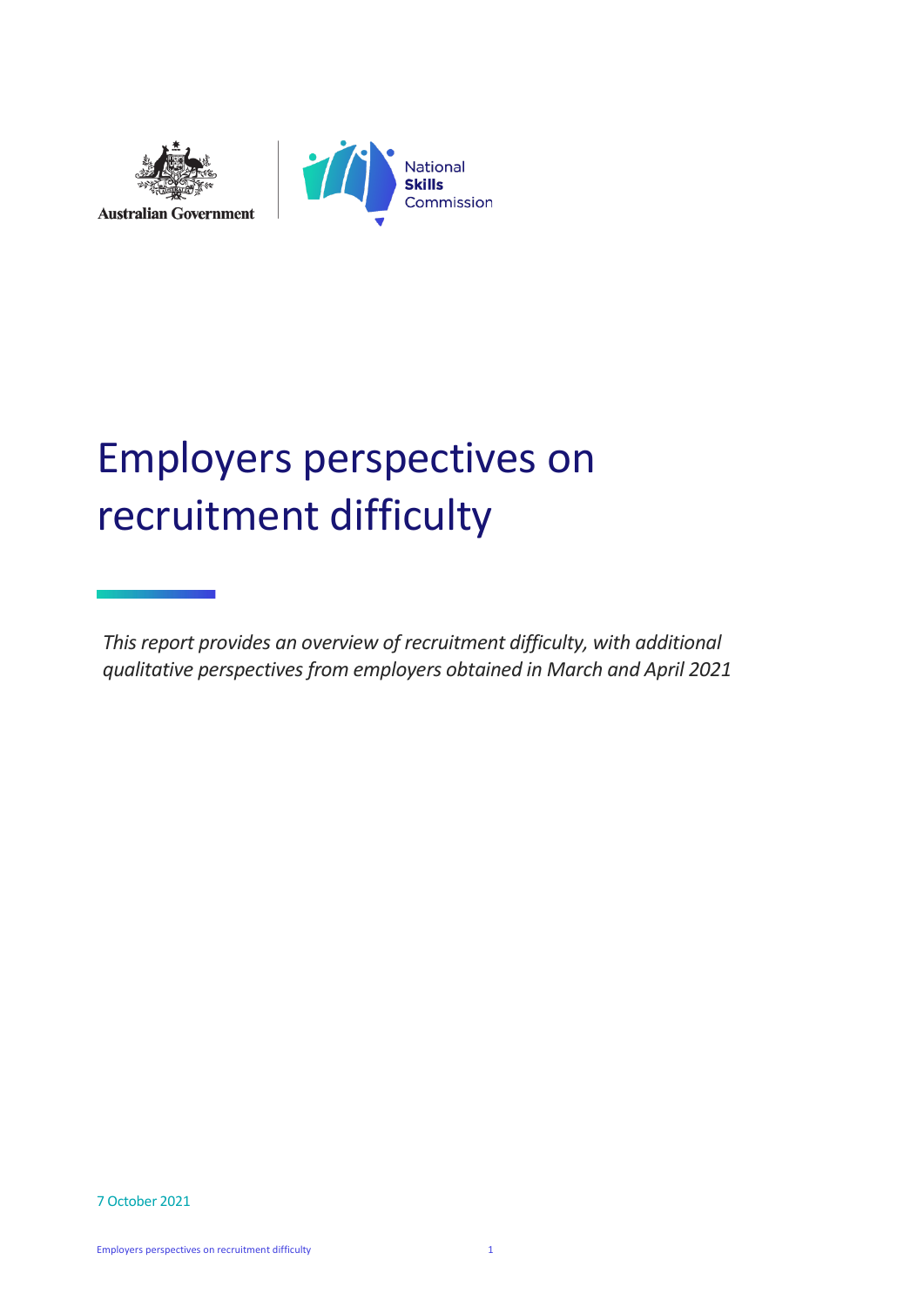# Key findings snapshot



*Recruitment difficulty has been on the rise in 2021*

*Employers in Rest of State areas are more likely to experience recruitment difficulty*



*Higher skilled occupations are more difficult to recruit for*



*Hospitality Workers have been one of the most difficult occupation groups to recruit for*

Recruitment difficulty in **Accommodation & Food Services** compared to pre-March 2020



*Recruitment in Accommodation & Food Services has become more difficult*



*A lack of applicants and suitable applicants have been common reasons for recruitment difficulty in 2021*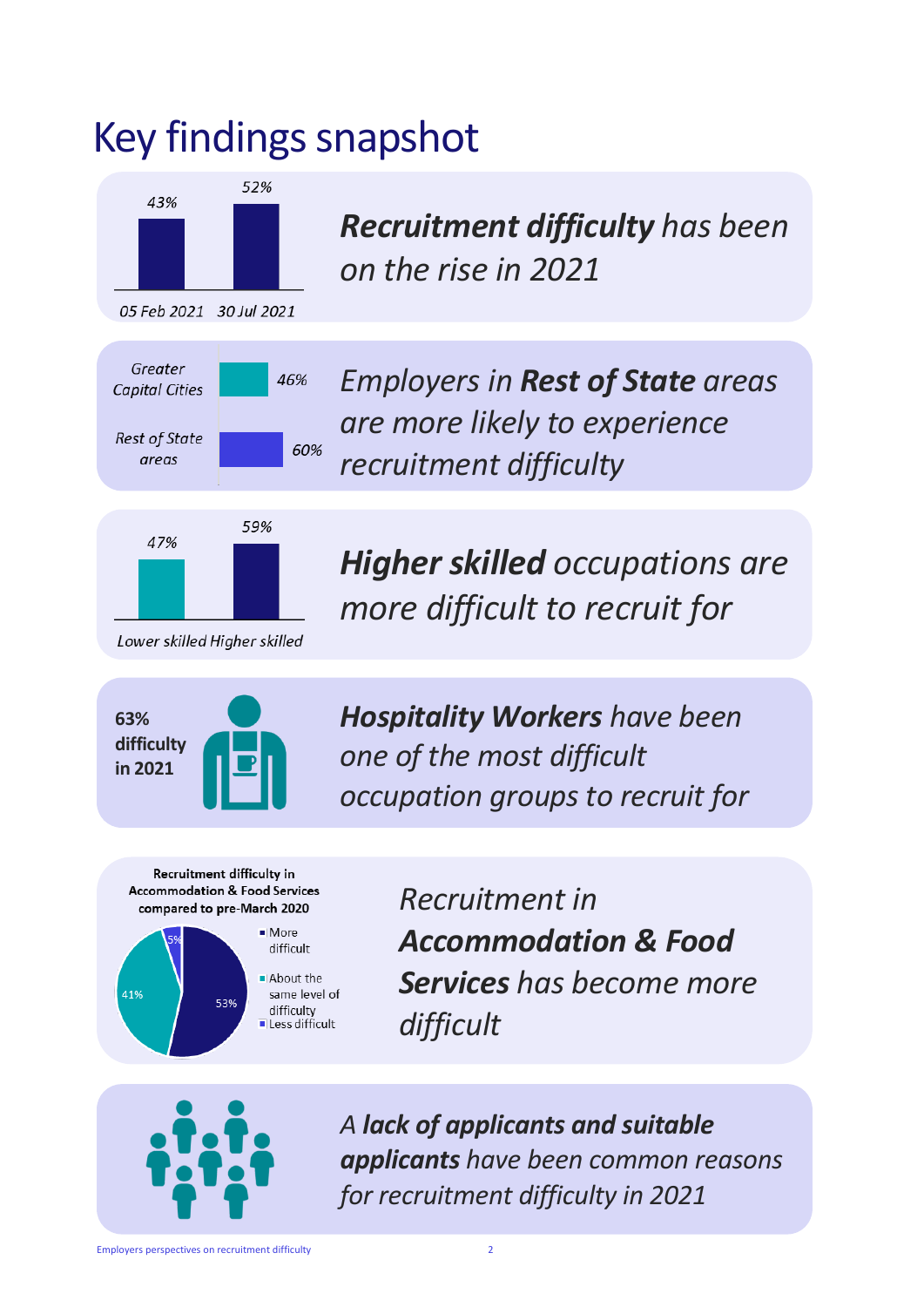# Recruitment difficulty

The National Skills Commission's *Recruitment Experiences and Outlook Survey* (REOS)is an ongoing survey of employers across Australia. This section draws on results of the survey to highlight key findings on recruitment difficulty.<sup>1</sup>

*Please note that data from the REOS are four-week averages of original estimates. For example, the week ending 30 July 2021 refers to a four-week average of original data from the week ending 9 July 2021 to the week ending 30 July 2021.*

*In addition, note that the results outlined in this paper are based on the first half of 2021, prior to the widespread lockdowns that have occurred across Australia following the most recent outbreak of COVID-19. Accordingly, while recruitment difficulty overall has yet to decrease significantly, in certain occupations and regions employer experiences of recruitment and difficulty may have changed since results outlined in this paper.*

### Recent trends

In the early months of 2021, the proportion of employers experiencing recruitment difficulty steadily increased, from 43% in the week ending 5 February to a peak of 56% in the week ending 7 May.<sup>2</sup> Since then, however, recruitment difficulty has declined, to stand at 52% in the week ending 30 July.

Recruitment difficulty is more prevalent in Rest of State areas, with 60% of recruiting employers having experienced difficulty recruiting in the week ending 30 July (albeit down from a peak of 67% in the week ending 7 May), compared with 46% in the Capital Cities. While recruitment difficulty in the Capital Cities is currently commensurate with levels recorded in 2018 and 2019, it is slightly above the level recorded in 2020 (39%). This is in stark contrast with recruitment difficulty in Rest of State areas, which has seen a sizeable increase since 2016, when just 29% of recruiting employers experienced difficulty. This increased to 37% in 2019, 48% in 2020, and further to stand at 60% in the week ending 30 July 2021.



#### **Figure 1: Recruitment difficulty by region type – proportion of all recruiting employers<sup>34</sup>**

<sup>&</sup>lt;sup>1</sup> Note that the REOS sample is targeted towards employers with five or more employees and excludes many government organisations and employers in the Agriculture, Forestry and Fishing industry. Latest data included in this report were for the week ending 30 July 2021.

<sup>2</sup> Proportion of employers experiencing recruitment difficulty in their *most recent recruitment activity* (the last month).

<sup>&</sup>lt;sup>3</sup> Data for Greater Capital Cities in the week ending 16 July 2021 were not able to be published as no calls were made in Greater Sydney for the duration of that week.

<sup>4</sup> Data for years 2016-2019 are taken from the previous iteration of the REOS, the *Survey of Employers' Recruitment Experiences* and are calendar year averages. Data from the REOS from 5 February 2021 onwards are four-week averages of *original* estimates.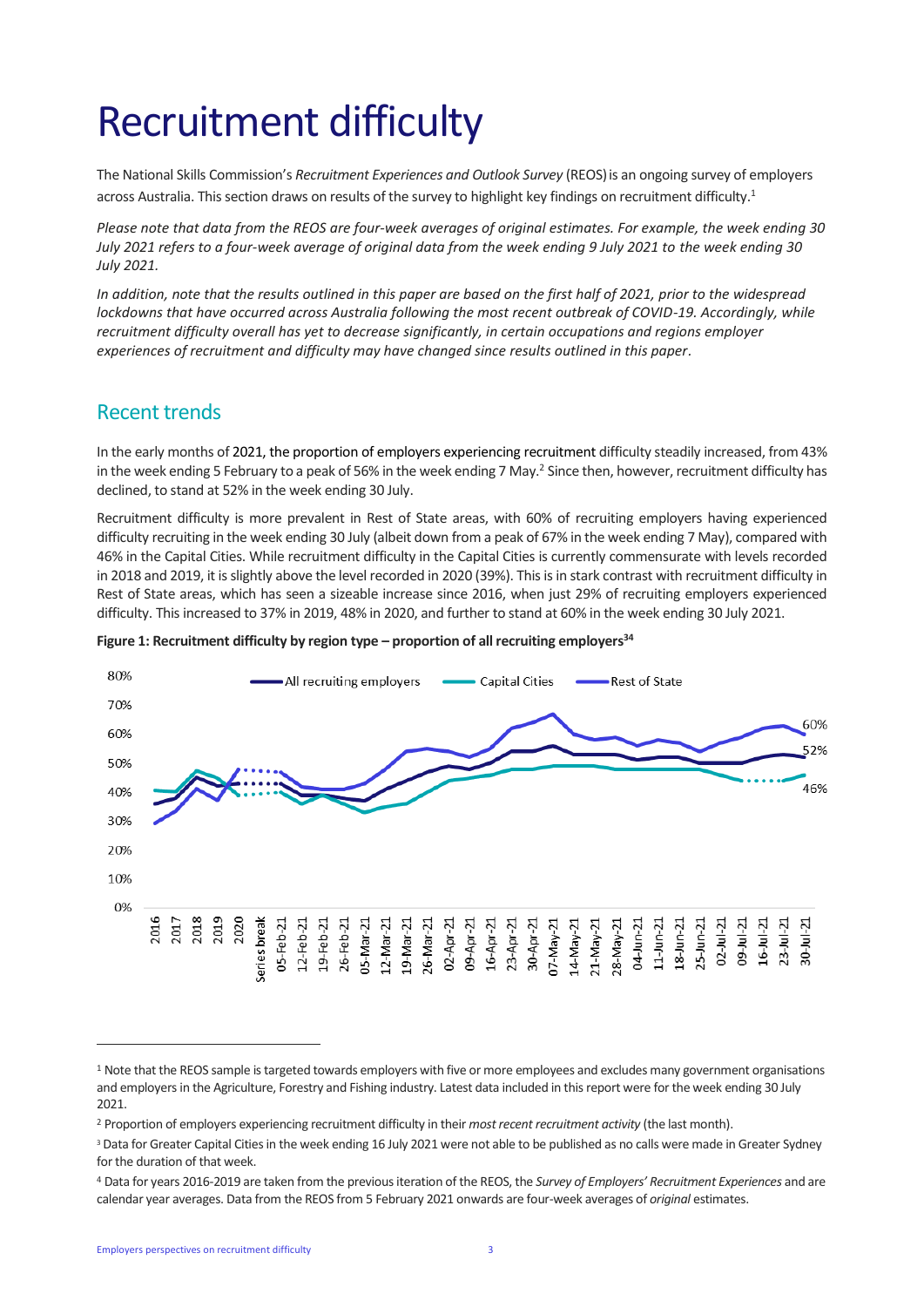Not surprisingly given past trends, the proportion of recruiting employers that experienced recruitment difficulty for higher skilled occupations(59% in the week ending 30 July) was well above the proportion recorded for lower skilled occupations (47% in the week ending 30 July).<sup>5</sup> Indeed, recruitment difficulty has been greater for higher skilled occupations for the duration of the REOS time series, and further back to 2016 (see **figure 2**).



Figure 2: Recruitment difficulty by skill level of occupation recruited for – proportion of all recruiting employers

## Almost one third of recruiting employers have experienced severe recruitment difficulty in 2021

In addition to asking employers whether recruitment had been difficult, the REOS incorporated additional questions on recruitment difficulty from March 2021. These included a question on the severity of recruitment difficulty, comparisons to pre-COVID recruitment of the same occupation and whether or not the employer had changed their recruitment practices or their experience/qualification requirements for the role. These additional questions were asked only of employers who had filled all their vacancies or had been trying to fill them for at least a month (henceforth referred to as "recruiting employers").

Of recruiting employers, 50% stated that their recruitment was "not difficult", while 19% experienced "a little/ somewhat difficult" recruitment and 31% faced "a great deal of difficulty" in their recruitment. Notably, along with a greater proportion of recruiting employers in Rest of State areas experiencing recruitment difficulty, they also face more severe recruitment difficulty than their counterparts in Capital City areas. Indeed, over the months of March to July 2021, 39% of recruiting employers in Rest of State areas experienced a great deal of difficulty in their most recent recruitment, compared with only 26% of recruiting employers in Capital City areas (see **figure 3**).

• It is important to note that the NSC's analysis *Trends in vacancies and recruitment in Capital Cities and Rest of State areas* (available on the [Labour Market Information Portal\)](https://lmip.gov.au/default.aspx?LMIP/GainInsights/EmployersRecruitmentInsights) indicated that the increase in recruitment difficulty in Rest of State areas following the COVID-19 pandemic has predominantly occurred for lower skilled and medium skilled occupations

<sup>&</sup>lt;sup>5</sup> In this report, lower skilled refers to occupations with an ANZSCO Skill Level of 4 or 5, while higher skilled refers to ANZSCO Skill Levels 1, 2 or 3.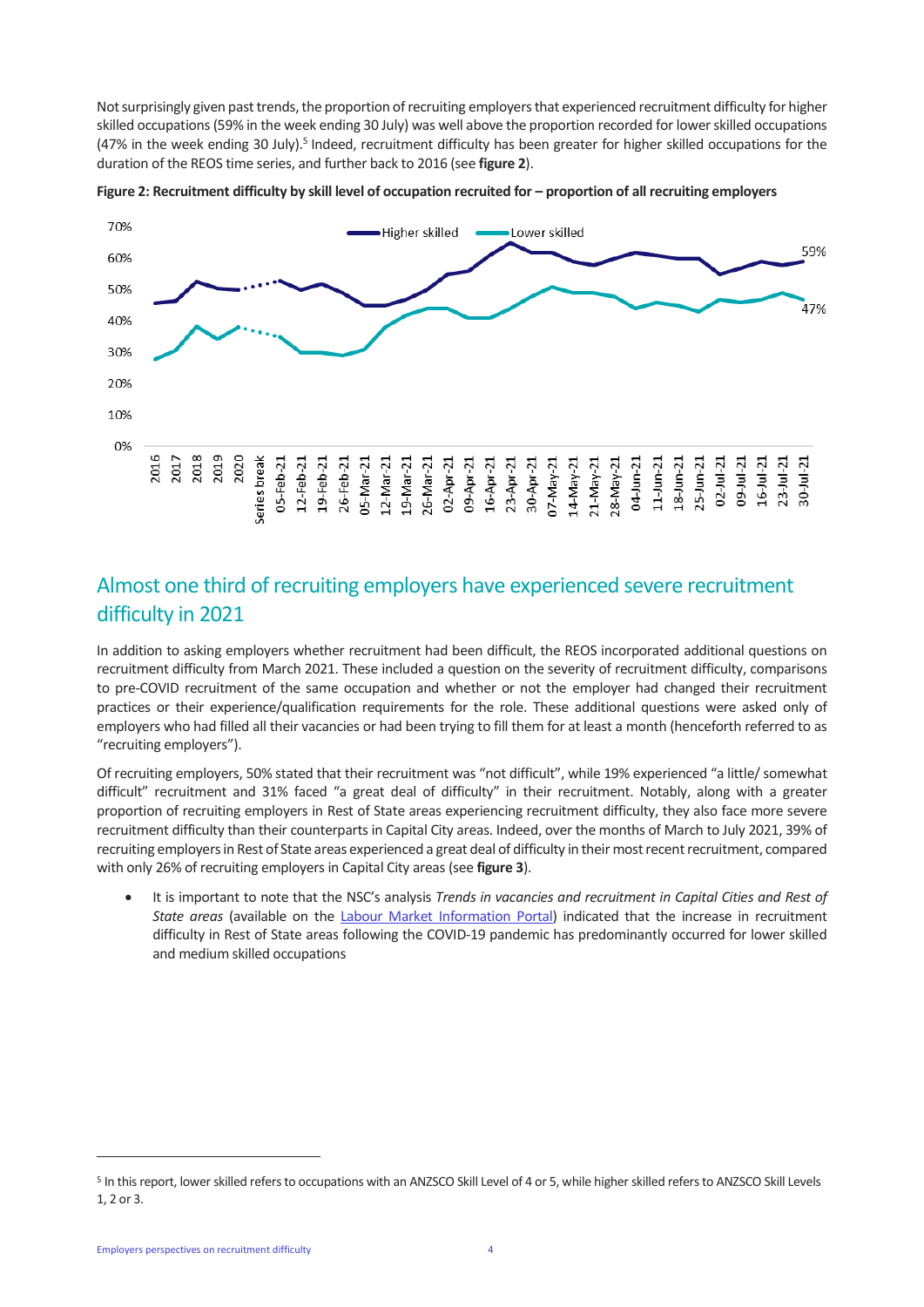

#### **Figure 3: Severity of recruitment difficulty for recruiting employers, March to July 2021**

While in general, higher skilled occupations are more difficult to recruit for compared with lower skilled occupations, there is some variation between the major occupation groups. Nearly half (48%) of the employers who recruited for Technicians and Trades Workers and 35% of those who recruited for Community and Personal Service Workers experienced a great deal of difficulty. On the other hand, just 18% of employers recruiting for Sales Workers and 15% for Clerical and Administrative Workers experienced a great deal of difficulty (**figure 4** below).





At a more detailed occupation level, there were certain occupations for which employers encountered a particularly high level of recruitment difficulty<sup>7</sup>. Food Trades Workers were overall the hardest occupation to recruit for, with 64% of recruiting employers experiencing a great deal of difficulty (and 20% a little/somewhat) over the March to July 2021 period. Other occupations which were particularly difficult to recruit for included Fabrication Engineering Trades Workers (59% a great deal, 11% a little/somewhat), Hospitality Workers (42% a great deal, 25% a little/somewhat), and Automotive Electricians and Mechanics (54% a great deal, 11% a little/somewhat).

The finding that many employers found Hospitality Workers a difficult occupation to recruit for is notable, given this has historically not been the case. Australia's international border closures, which have resulted in a large drop in nonsponsored temporary work visa holder numbers, is likely to have contributed to this high level of difficulty faced by employers recruiting for Hospitality Workers. Indeed, those on Working Holiday and International Student Visas accounted for the vast majority of the decline in temporary work visa holders over the period from March 2020 to June 2021, and many of these visa holders have tended to work in lower-skilled or labour-intensive sectors, including Accommodation and Food Services. 8

<sup>6</sup> Results for the Managers major occupation group have been omitted due to insufficient sample size.

<sup>7</sup> Please note that only detailed Occupations with a sufficient sample size were considered for this analysis.

<sup>8</sup> Temporary migration and COVID-19 labour market considerations - blog by Rick Leach, National Skills Commission, 2021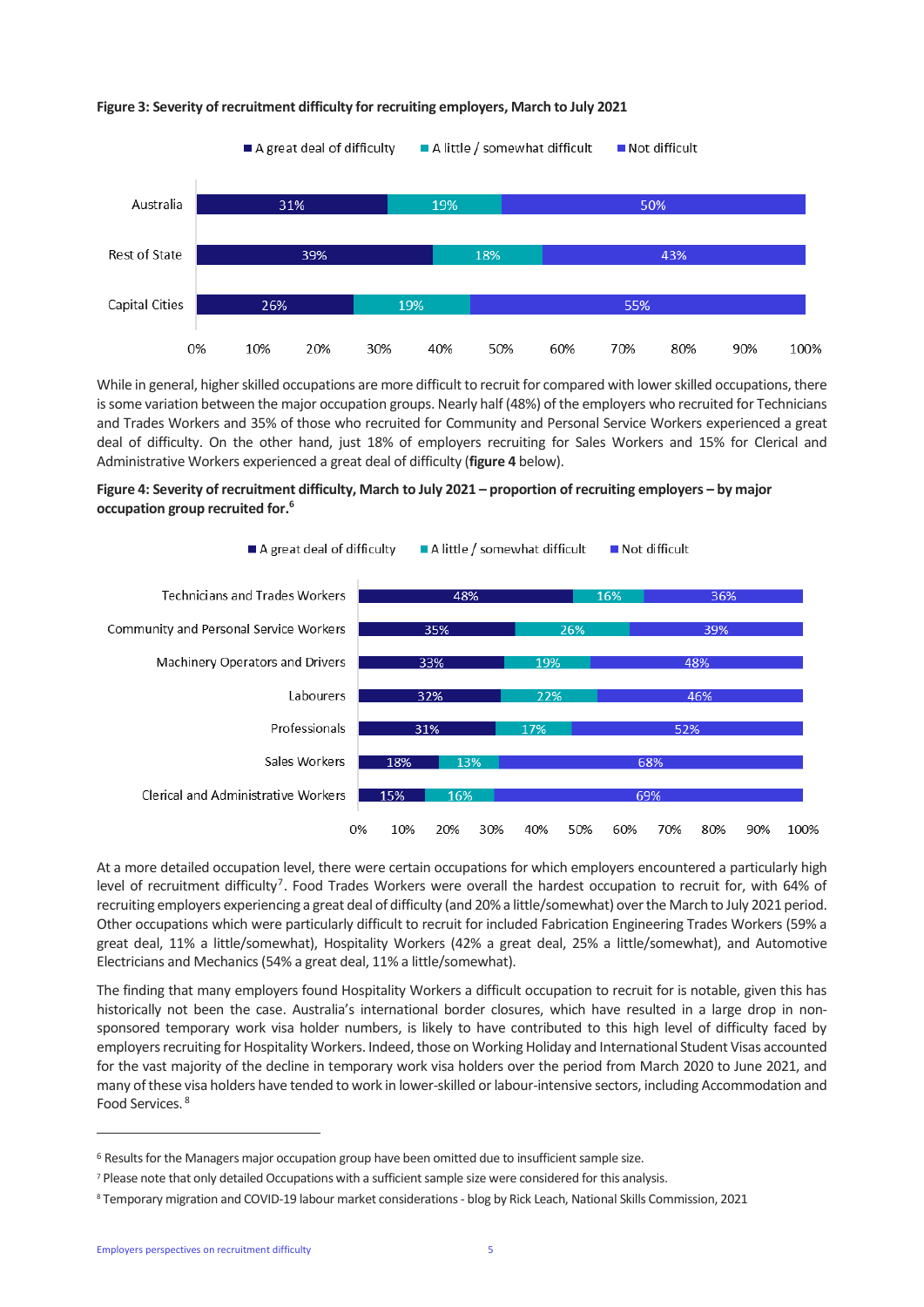# Many employers consider it more difficult to recruit now compared with pre-COVID-19

Between March and July 2021, over 2,100 recruiting employers were asked how their most recent recruitment compared to recruitment done for the same occupation prior to the onset of COVID-19 in March 2020.

Results show that 40% of recruiting employers found it more difficult to recruit in 2021 than pre-March 2020, while only 9% found it less difficult to recruit. The remainder (51%) encountered recruitment difficulty at about the same level as experienced pre-March 2020.

#### **Figure 5: Recruitment difficulty between March and July 2021 compared to pre-March 2020**



Employers who experienced difficulty in their most recent recruitment round were far more likely to find recruitment more difficult than before March 2020. For those employers, 64% found recruitment more difficult than prior to March 2020 (70% for those with a great deal of difficulty, and 55% for those with a little difficulty), while 33% experienced about the same level of difficulty, with only 3% having faced less difficulty. On the other hand, for employers that faced no difficulty in their most recent recruitment round, only 10% found recruitment more difficult than prior to March 2020, with the majority (73%) facing about the same level of recruitment difficulty (as seen in **figure 6** below).

It should be noted that, while employers finding it more difficult to fill vacancies has become more prevalent in 2021, some employers have still found it easier to recruit, often finding staff through word of mouth and other informal methods. Indeed, more than 2 in 5 (43%) of these employers advertised via word of mouth, compared with 31% who advertised through online jobs boards. In addition, 21% of these employers who found it easier to recruit compared with pre-March 2020 had advertised through social media.

#### **Figure 6: Recruitment difficulty compared with pre-March 2020, by level of difficulty in March to July 2021 – proportion of recruiting employers**



More difficult than pre-March 2020 About the same as pre-March 2020 Aless difficult than pre-March 2020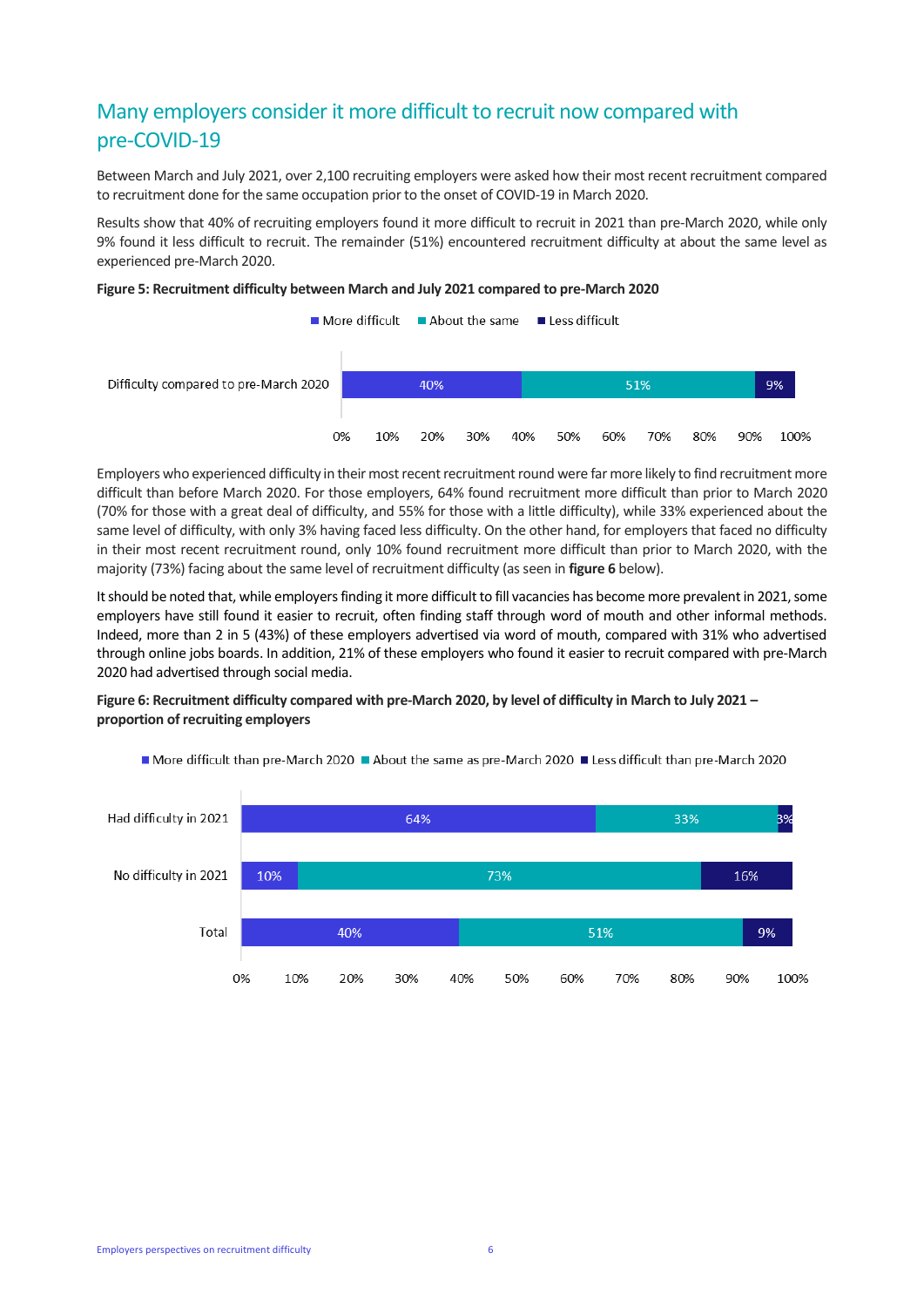#### **Regional comparison to pre-COVID**

In addition to recruiting employers in Rest of State Areas finding recruitment more difficult than their Capital City counterparts, they were also more likely to find recruitment more difficult than prior to COVID-19. For instance, 45% of employers in Rest of State areasfound it more difficult to recruit in their most recent recruitment round than before March 2020, compared with 36% of recruiting employers in Capital Cities. (**figure 7** below).

#### **Figure 7: Recruitment difficulty between March and July 2021 compared to pre-March 2020 – by region type – proportion of recruiting employers**



#### **Industry and occupation**

Over half (53%) of recruiting employers within the Accommodation and Food Services industry and 41% of recruiting employers in Manufacturing found it more difficult recruiting in their most recent recruitment round compared with pre-March 2020. On the other hand, just 28 per cent of recruiting employers in Professional, Scientific and Technical Services found recruitment more difficult now than prior to March 2020.

#### **Figure 8: Recruitment difficulty between March and July 2021 compared with pre-March 2020 – by selected Industries – proportion of recruiting employers**



Employers recruiting for Community and Personal Service Workers between March and July 2021 were the most likely to experience greater difficulty compared with pre-March 2020 of any occupational group (53% of recruiting employers). Recruitment for Technicians and Trades Workers, and Labourers was also commonly more difficult, with 46% and 44% of employers recruiting for these occupations respectively experiencing greater difficulty between March and July 2021 compared with pre-March 2020 (see **figure 9**).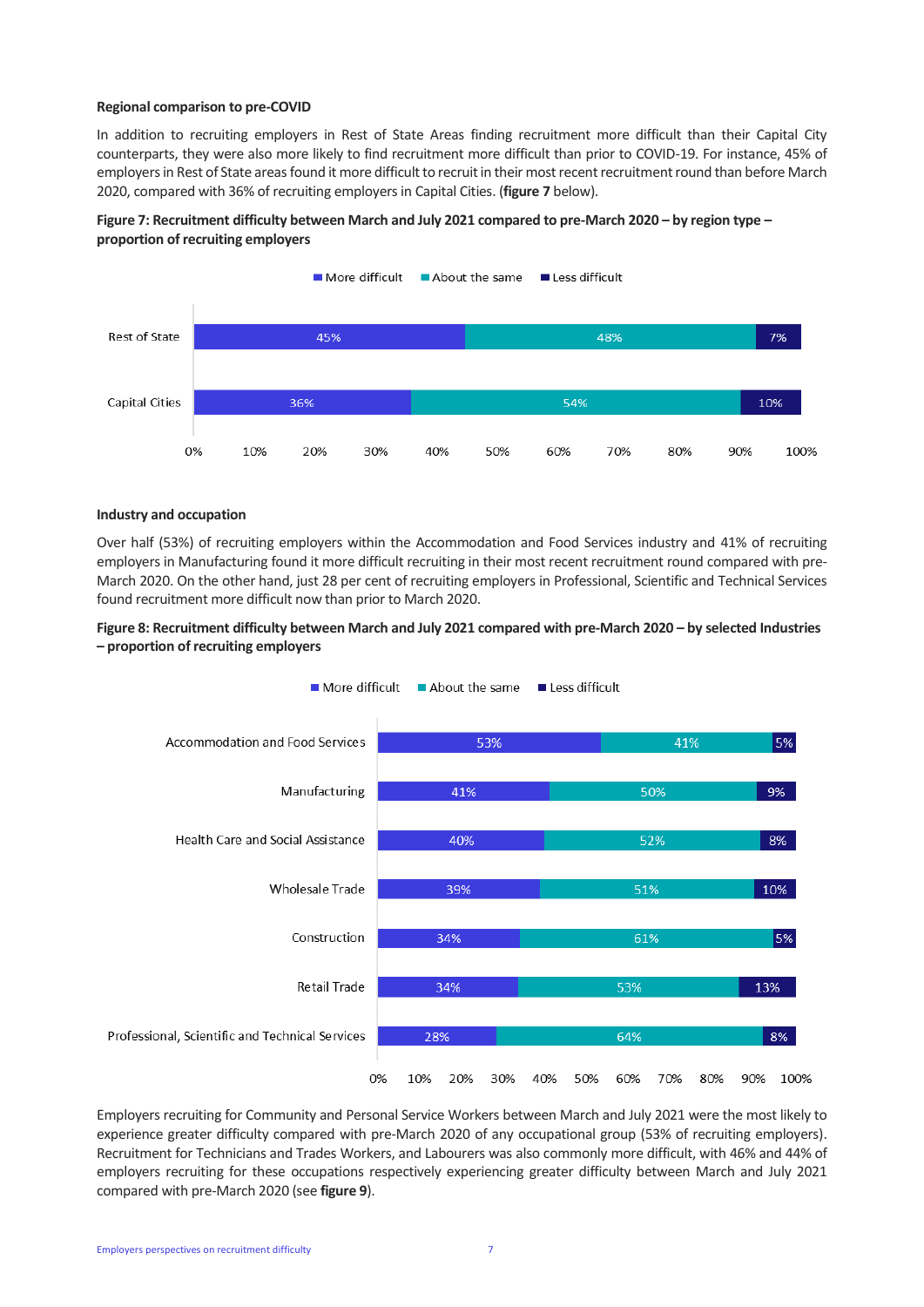#### **Figure 9: Recruitment difficulty between March and July 2021 compared with pre-March 2020 – Occupation – proportion of recruiting employers. 9**



Looking at a more detailed occupational level, there were certain occupations where a particularly large proportion of recruiting employers found it more difficult to recruit between March and July 2021 compared with pre-March 2020. For instance, almost two thirds (64%) of employers recruiting for Hospitality Workers found it more difficult compared with pre-March 2020. This greatly increased difficulty is likely, in part, due to Australia's international border closures which have resulted in large drop in non-sponsored temporary work visa holders. Other notable occupation groups which were more difficult to recruit for compared with pre-March 2020 included Food Trades Workers (58%), Cleaners and Laundry Workers (57%) and Automotive and Engineering Trades Workers(48%).





<sup>9</sup> Results for the Managers major occupation group have been omitted due to insufficient sample size.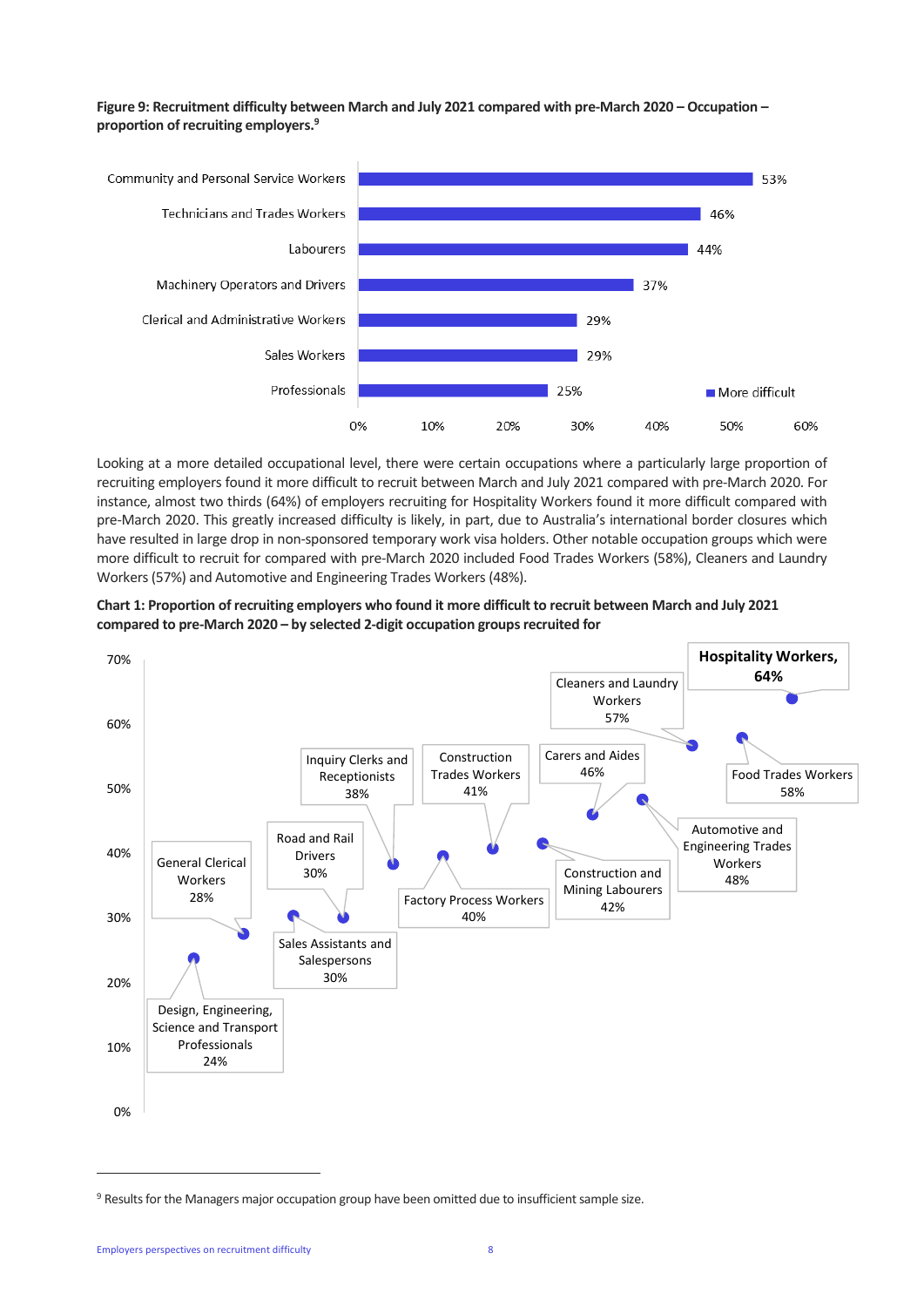# Reasons for recruitment difficulty differ by region

Recruitment difficulty is generally caused by employers having difficulty attracting the applicants they are looking for. Indeed, throughout 2021, the most common reasons employers reported for their recruitment difficulty were a lack of suitable applicants and an overall lack of applicants (both 42%). It is worth noting that these reasons differed by region, with a lack of suitable applicants more likely to be a reason for employers experiencing difficulty in Capital Cities (45% compared with 39% in Rest of State Areas), while an overall lack of applicants was more common for employers in the Rest of State Areas (47%, compared with 36% in the Capital Cities) (see **figure 10**).

Not surprisingly, location was a far more common reason for recruitment difficulty in Rest of State areas (24%) than in Capital City areas (6%), while a lack of technical skills in applicants was more commonly cited by employers experiencing difficulty in the Capital Cities (22%, compared with 15% of employers in Rest of State areas).

#### Figure 10: Reasons for recruitment difficulty, 2021 to date – proportion of recruiting employers who reported difficulty **in their most recent recruitment round. 10**



In responding to whether recruitment had become more or less difficult compared with before March 2020, employers often gave detailed responses about the reasons for the shift in difficulty and provided context behind their answers. Many of these responses could be grouped into a few key reasons:

#### • **A lack of applicants in general.**

*"Much more difficult now, usually we get 100's of applicants. This time we barely got any and the ones we did were unsuitable." – Manufacturing employer*

*"The first time it's been this bad [citing a lack of applicants]. Usually in admin, you get 100 applicants, and this time around we only had 30. People aren't turning up for interviews which has been happening more often." – Retail Trade employer*

#### • **A lack of suitable applicants with the right skills and experience for the job.**

*"There are so many jobs available and a lot of unskilled jobs available, people are moving away from skilled jobs and [are] going to try unskilled jobs that may offer more money since these jobs are not being filled by migrants now. Also, a lot of mining jobs are offering a lot more and we can't compete with the bonuses they get." – Construction employer*

<sup>&</sup>lt;sup>10</sup> Employers could provide more than reason for their recruitment difficulties.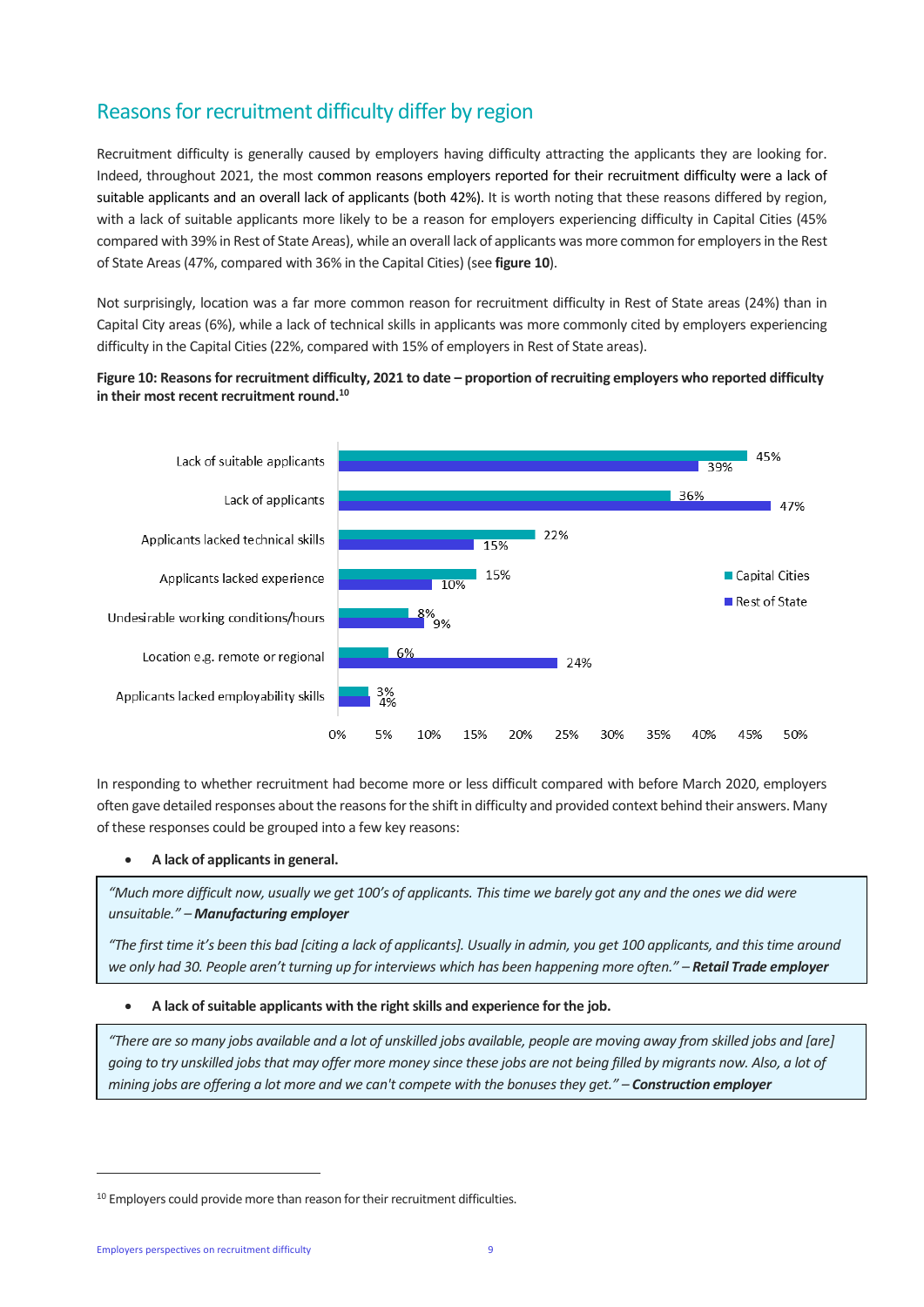#### • **A lack of backpackers and overseas applicants due to international border closures.**

*"More difficult now because there's no one coming from overseas, and because of the conditions, young people don't want to do it [the work]." – Agricultural employer*

*"It's always been hard because we're in a remote town, but usually we're able to rely on a few backpackers being available, and that isn't the case at the moment." – Wholesale Trade employer*

Although many employers expressed the view that there was a general lack of applicants, some employers who had run a few recruitment rounds since March 2020 said that applicant numbers were gradually increasing.

## Recruitment difficulty is related with the time it takes to recruit

Not surprisingly, recruitment difficulty is closely related to the length of the recruitment process(see **Figure 11** below). For instance, over the period from May to July 2021, 94% of recruiting employers who had unfilled vacancies for greater than a month found that their recruitment was difficult, compared with 38% of employers that filled vacancies in 2-4 weeks. Notably, however, even for those employers that filled vacancies in less than 2 weeks, 12% still experienced recruitment difficulty.

• The most common reasons for recruitment difficulty cited by employers that filled vacancies in less than 2 weeks were a lack of suitable applicants and applicants in general. This may indicate that while they filled their vacancies relatively quickly, they may not have received a number of applicants commensurate with their expectations, or that they had settled on particular applicants given time pressures.





*"Many applicants didn't have the qualifications. It's always been difficult to hire a glazier, but this time it took a lot longer than normal." – Construction employer*

### Few employers changed their expectations and requirements

Employers were additionally asked in March and April 2021 whether or not they had changed their expectations or qualification requirements of the vacancy, compared with earlier recruitment for the same occupation prior to March 2020.

In March and April 2021, around one in ten recruiting employers reported that they changed their expectations or qualification requirements compared with before March 2020. This was slightly more common in Rest of State areas (15% compared with 9% in the Capital Cities) and was also more common in recruitment for Labourers(16%).